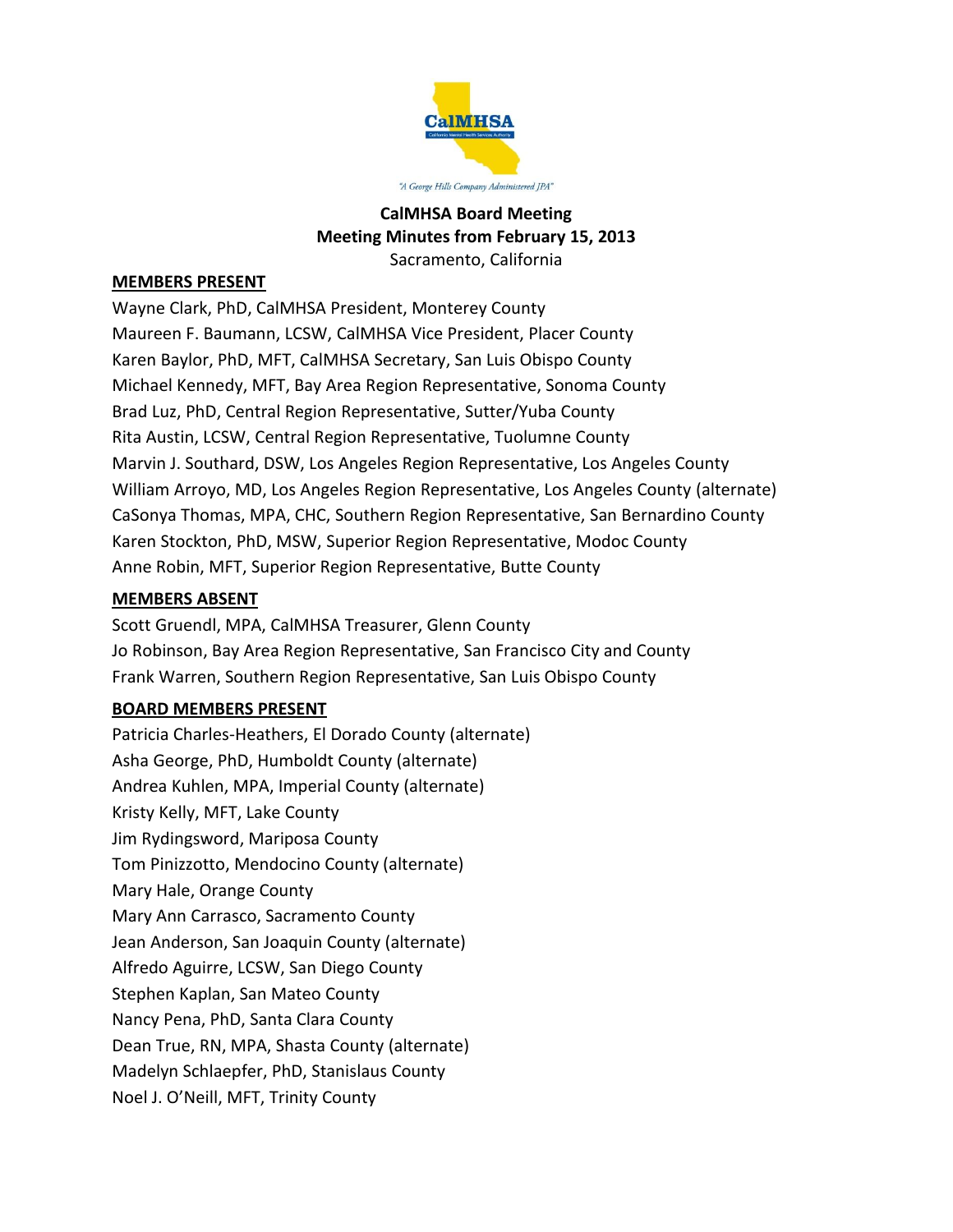# **BOARD MEMBERS ABSENT**

Karyn Tribble, PsyD, LCSW, City of Berkeley Michael Laffin, Colusa County (alternate) Mary Roy, MFT, Contra Costa County Gary R. Blatnick, Del Norte County Donna Taylor, RN, Fresno County Gail Zwier, PhD, Inyo County Jim Waterman, PhD, Kern County Mary Ann Ford Sherman, MA, Kings County Ken Mannel, Lassen County Janice Melton, LCSW, Madera County Margaret Kisliuk, HHS, Marin County Robin Roberts, MFT, Mono County Jaye Vanderhurst, LCSW, Napa County Michael Heggarty, MFT, Nevada County Jerry Wengerd, LCSW, Riverside County Alan Yamamoto, LCSW, San Benito County Rama Khalsa, PhD, Santa Cruz County Michael Noda, Siskiyou County Halsey Simmons, MFT, Solano County Jesse Duff, Tri-City Mental Health Center Meloney Roy, LCSW, Ventura County Kim Suderman, LCSW, Yolo County

## **STAFF PRESENT**

John Chaquica, CPA, MBA, ARM, CalMHSA Executive Director Kim Santin, CPA, CalMHSA Finance and Administration Director Ann Collentine, MPPA, CalMHSA Program Director Allan Rawland, Associate Administrator – Government Relations Stephanie Welch, MSW, CalMHSA Senior Program Manager Sarah Brichler, MEd, CalMHSA Program Manager Laura Li, CalMHSA Program Analyst Maya Maas, CalMHSA Executive Assistant Doug Alliston, Legal Counsel, Murphy Campbell Guthrie & Alliston

#### **MEMBERS OF THE PUBLIC**

Stacie Hiramoto, Racial and Ethnic Mental Health Disparities Coalition (REMHDCO) David Kopperud, California Department of Education Kurt Schweigman, Native American Health Center Sandy Hyndall Jenny Zink Chris Kughn, Marin County Kirsten Barlow, California Mental Health Directors Association (CMHDA)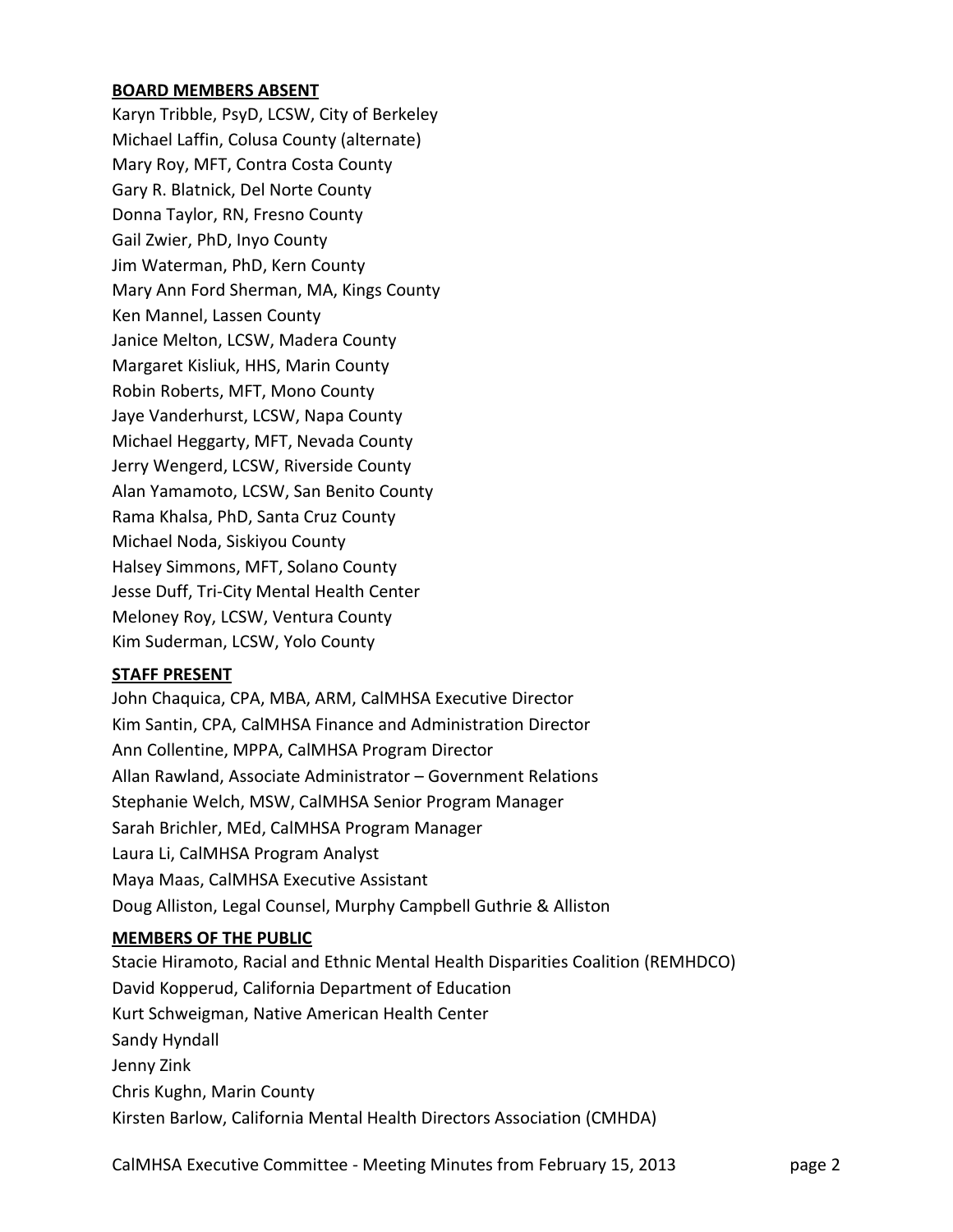# **1. CALL TO ORDER**

The regular meeting of the Board of Directors of the California Mental Health Services Authority (CalMHSA) was called to order by President Wayne Clark, PhD, Monterey County 12:31 p.m. on February 15, 2013, at the Holiday Inn Capitol Plaza, located at 300 J Street, Sacramento, California. President Clark asked Laura Li, CalMHSA Program Analyst, to call roll in order to confirm a quorum of the board.

# **2. ROLL CALL AND INTRODUCTIONS**

Ms. Li called roll and informed President Clark a quorum had not been established. President Clark requested that staff continue to monitor any late comers while the board proceeded with conversation and any items not requiring action. He then asked for members of the public and staff to introduce themselves.

# **3. INSTRUCTIONS FOR PUBLIC COMMENT AND STAKEHOLDER INPUT**

Doug Alliston, Legal Counsel, reviewed the instructions for public comment, including the process of public comment cards, and explained the process of the previous closed session. He also noted items not on the agenda would be reserved for public comment at the end of the agenda.

# **4. CMHDA STANDING REPORT**

With no CMHDA staff present, President Clark moved on to the next item.

# **5. STATEWIDE PEI PROGRAMS**

# **A. Program Partner Resources**

Ann Collentine, CalMHSA Program Director, with assistance from Stephanie Welch, CalMHSA Senior Program Manager, and Sarah Brichler, Program Manager, provided the board with an overview of the resources from Statewide PEI projects that are available for use by counties and stakeholders. The resources presented are also linked in the agenda packet on pages 6 through 9.

Public comment was heard from the following individual(s): None

**Following the conclusion of staff's presentation on available resources, it was determined a quorum would not be reached. Upon consultation from legal counsel, President Clark convened a meeting of the Executive Committee. Ms. Li took roll and confirmed a quorum of the Executive Committee.**

> **CalMHSA Executive Committee Meeting Minutes from February 15, 2013** Sacramento, California

## **6. APPROVAL OF AGENDA AS POSTED (OR AMENDED)**

President Clark called for approval of the agenda as posted and asked for comment from Committee members. Hearing none, President Clark entertained a motion to approve the agenda as posted.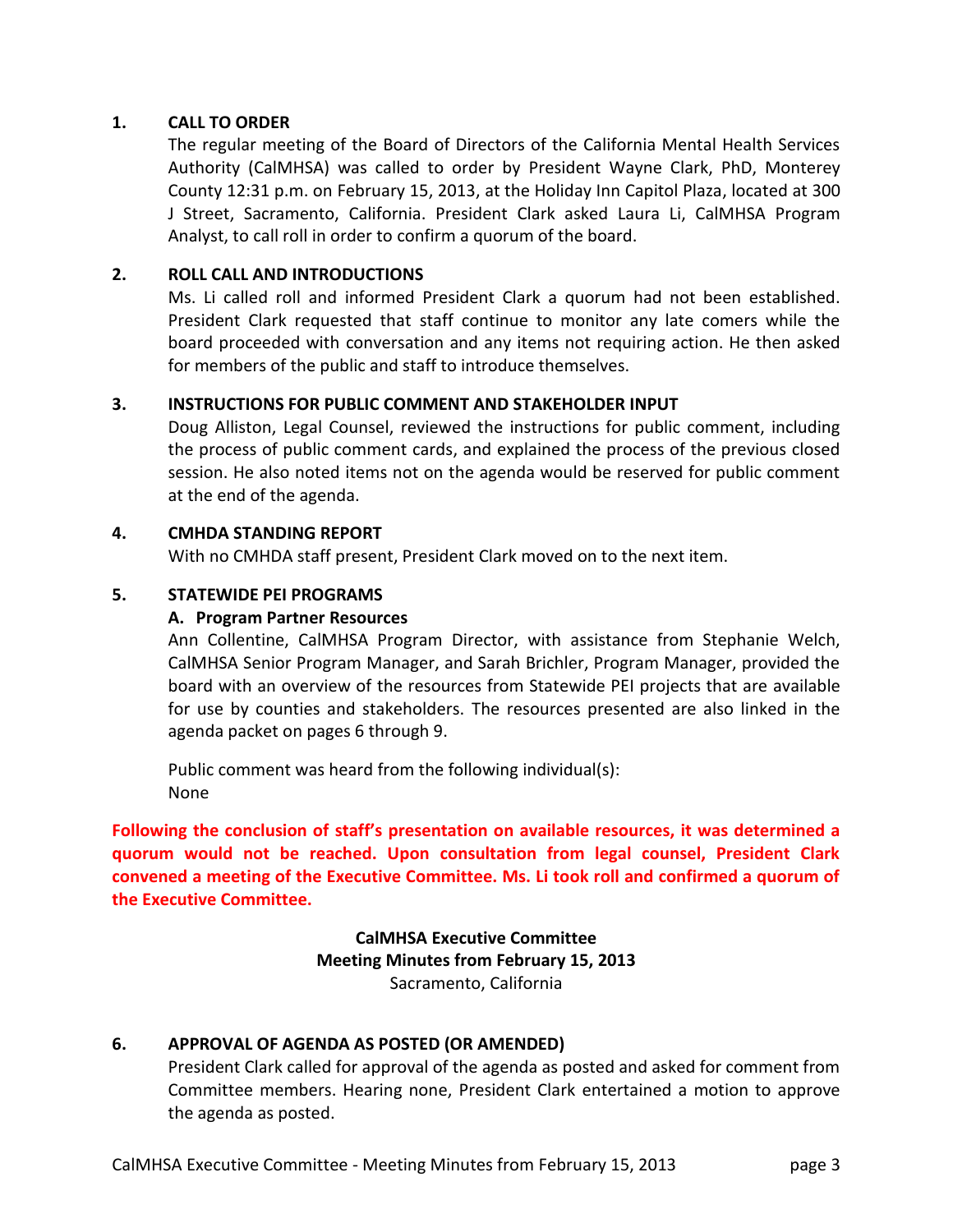*Action: A motion was made to approve the agenda as posted.*

| <b>Motion:</b> | <b>Anne Robin, Butte County</b>               |
|----------------|-----------------------------------------------|
| Second:        | <b>Marvin J. Southard, Los Angeles County</b> |

#### *Motion carried by unanimous consent.*

Public comment was heard from the following individual(s): None

### **7. CONSENT CALENDAR**

President Clark acknowledged the consent calendar and asked for comment from Committee members. Hearing none, President Clark entertained a motion to approve the consent calendar.

*Action: A motion was made to approve the consent calendar.*

| <b>Motion:</b> | Alfredo Aguirre, San Diego County   |
|----------------|-------------------------------------|
| Second:        | <b>Karen Stockton, Modoc County</b> |

### *Motion carried unanimously.*

Public comment was heard from the following individual(s): None

## **8. Membership**

## **A. County Outreach Report**

Allan Rawland, CalMHSA Associate Administrator – Government Relations, provided an update on outreach efforts. Several non-member counties have informed staff of the intention of applying for membership over the next few months.

#### *Action: None, information only.*

Public comment was heard from the following individual(s): None

#### **9. ADMINISTRATIVE MATTERS**

## **A. JPA Agreement Amendment**

John Chaquica, CalMHSA Executive Director, presented the recommended changes to the JPA Agreement, the goal being to make the document as broad as possible to allow for flexibility in future programs. A list of the changes is provided on page 51 of the agenda packet. Members will need to take the agreement back to their boards for approval. Staff has created a staff report template to assist in that process. Mr. Chaquica then asked for comments.

Stephen Kaplan, San Mateo County, asked about inclusion of Medi-cal programs and whether such programs would need additional board approval. Mr. Alliston clarified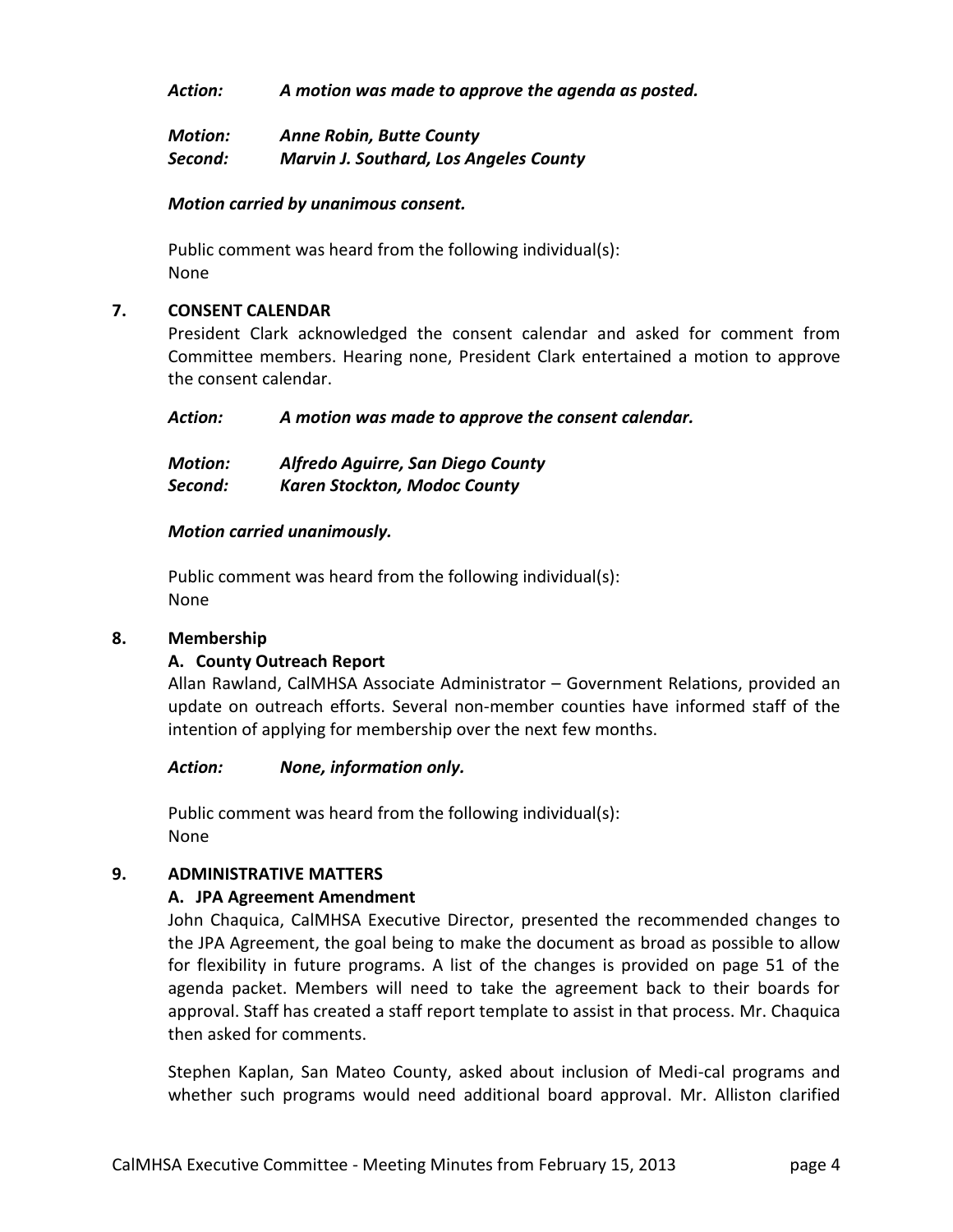that programs would be fiscally self-contained and participating members would sign a participation agreement to be involved in a particular program.

Mr. Kaplan asked if CalMHSA had spoken with CADPAAC to ensure roles around Medical and drug treatment did not overlap. Mr. Alliston confirmed he had an email from Don Kingdon, CMHDA, regarding CADPAAC's awareness of and agreement with this language.

Following further discussion, the inclusion of "CSAC and its affiliates" was made to the recommendation.

*Action: Approval of the amended CalMHSA JPA Agreement as presented, with an effective date of July 1, 2013 to allow time for members' Boards of Supervisors to approve, with the addition of language referring to CSAC and its affiliates.*

*Motion: Karen Baylor, San Luis Obispo County Second: Anne Robin, Butte County*

# *Motion carried unanimously.*

Public comment was heard from the following individual(s): None

# **10. PROGRAM MATTERS**

# **A. Report from CalMHSA Program Director – Ann Collentine**

Ann Collentine, Program Director, gave a brief review of current program activities. Four contract specialists have come on board: Ken Crandall, Superior Region; Benita Ramsey, Southern (Eastern) Region); Rita Downs, Central Region; and Christina Hill-Coillot, Bay Area Region.

Ms. Collentine outlined some of the communication strategies being used by staff to disseminate vital information. She encouraged members to share the weekly CalMHSA Express with their staff and constituents.

# *Action: None, information only.*

Public comment was heard from the following individual(s): None

# **B. Statewide Hospital Beds Planning Update**

Mr. Chaquica provided a brief overview of the Statewide Hospital Beds Workgroup progress to date. Counties have received a request for revisions to the MOU from the Department of State Hospitals. CalMHSA is requesting those revisions be sent to them for consolidation so the JPA can continue to serve as one voice. A meeting was held with DSH on January 15, 2013. An email summarizing the meeting distributed to members and is provided in the agenda packet on page 86. The Work Group's next task is issuing an RFP to provide options to counties.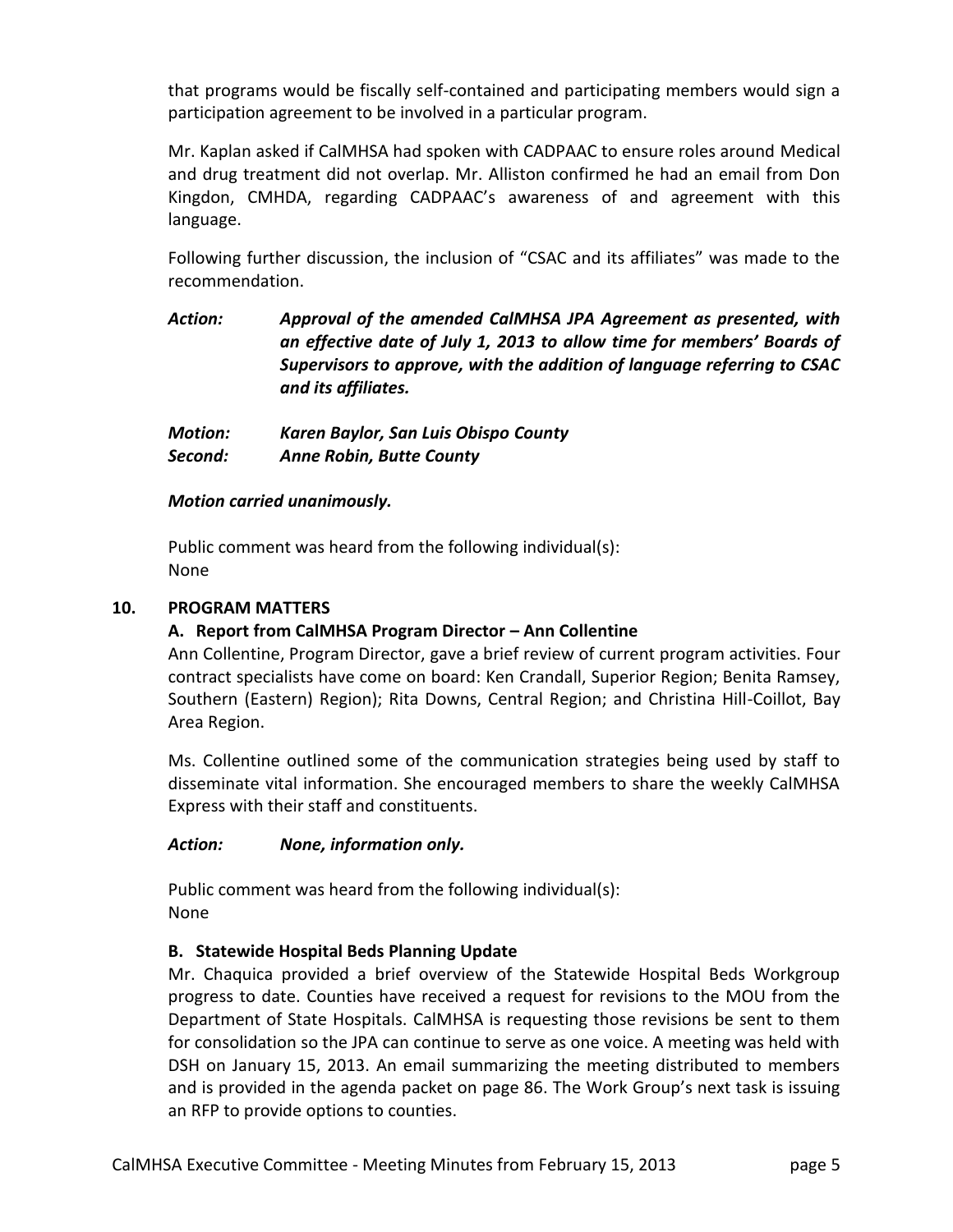One item discussed at the January 15, 2013 meeting with DSH was the 17601 Election. This election would allow counties to control the funds versus the state controlling the funds. Los Angeles County has sent the State Controller a request for copy of the election; no response has been received to date. On page 93 of the agenda packet, a letter template has been provided and members are encouraged to complete and submit the letter to the state controller's office.

# *Action: None, information only.*

Public comment was heard from the following individual(s): None

# **C. Lime Green: Promote Mental Health Awareness – William Arroyo**

William Arroyo, Los Angeles County, provided a background on an emerging effort to promote a lime green ribbon campaign to brand mental health awareness. Los Angeles County is joining in the efforts with SAMHSA and some local community organizations, and is hoping the CalMHSA board will endorse the campaign and join in the promotion of the brand.

# *Action: Endorse and actively promote the lime green ribbon for mental health awareness and explore ways to incorporate the color lime green in Stigma and Discrimination Reduction efforts.*

| <b>Motion:</b> | <b>William Arroyo, Los Angeles County</b> |
|----------------|-------------------------------------------|
| Second:        | <b>Anne Robin, Butte County</b>           |

# *Motion carried unanimously.*

Public comment was heard from the following individual(s): None

## **11. GENERAL DISCUSSION**

# **A. Report from CalMHSA President – Wayne Clark**

President Clark informed the board of the upcoming Strategic Planning Session on Friday, April 12, 2013. Mr. Rawland also recommended inviting the non-member counties to participate. President Clark then gave an update on the Finance Committee Task Force, who is in the process of reviewing the George Hills Company contract. They have created a protocol for performance review and will be distributing an evaluation survey. They will report out at a future board meeting.

## *Recommendation: None, information only.*

Public comment was heard from the following individual(s): None